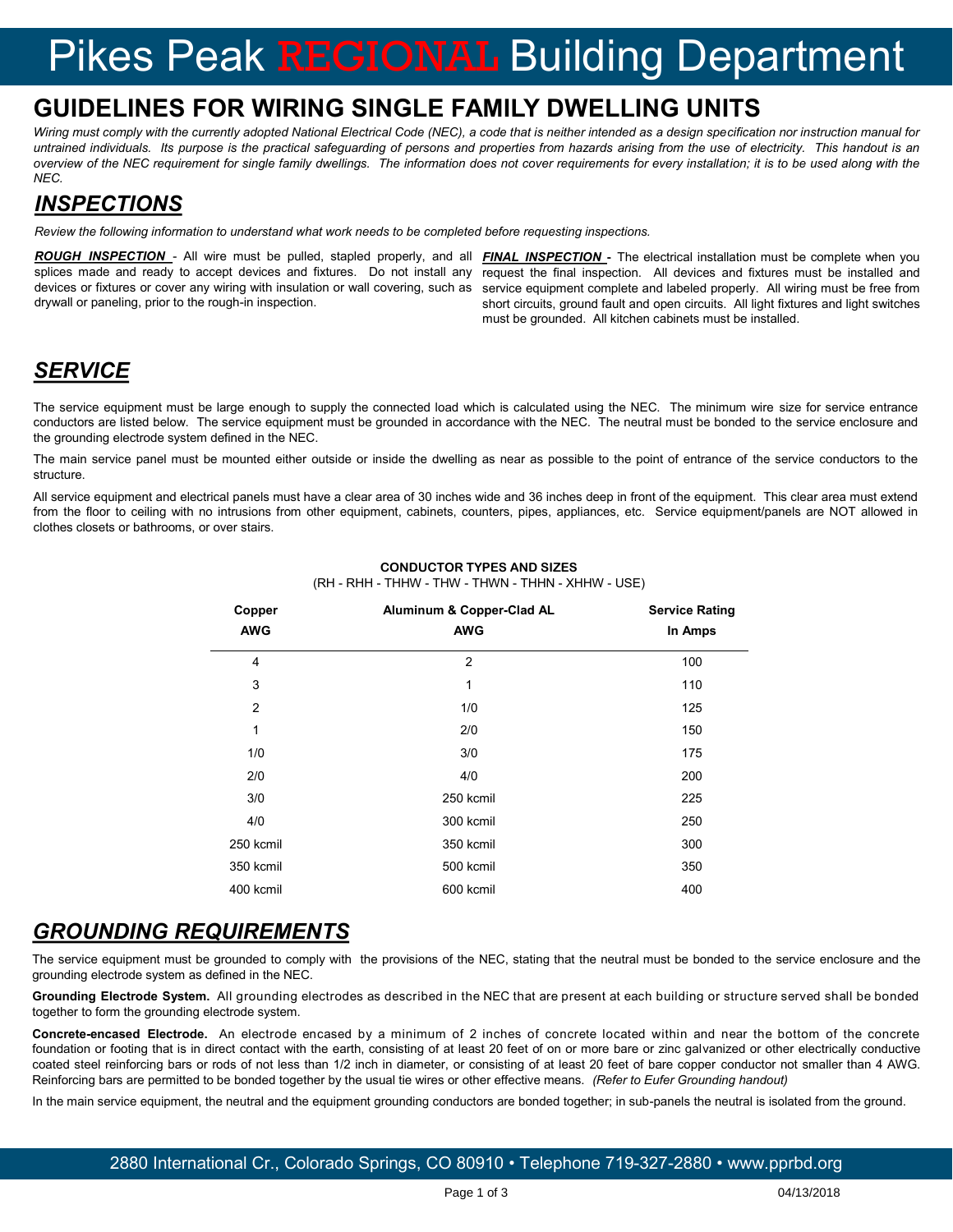# *BRANCH CIRCUIT WIRING*

- NM cable (Romex) is universally used in residential dwellings. NM cable must have a 90**º** conductor insulation rating designated by a "B" on the cable sheath
- NM-B #12 and #14 are used for lighting and general purpose receptacle circuits
- #10/2 w/ground is commonly used for electric water heaters
- #10/3 w/ground is used for electric dryers
- #8/3 and #6/3 w/ ground is used for ranges and wall mounted ovens
- Type SER cable with an insulated neutral is permitted for electric ranges, wall ovens and dryers.

*Cables must be protected by over-current devices (circuit breakers) that do not exceed their rated amp capacity. Amp capacities for cable types are:*

#### **COPPER NM CABLE SE & SER ALUMINUM CABLE**

| 15 amperes for #14 | 40 amperes for #8 |
|--------------------|-------------------|
| 20 amperes for #12 | 50 amperes for #6 |
| 30 amperes for #10 |                   |
| 40 amperes for #8  |                   |
| 55 amperes for #6  |                   |

NOTE: Ampacities for SE to SER reflect installation in thermal insulation

### *REQUIRED BRANCH CIRCUITS*

**ARC FAULT PROTECTION** - All 120-volt, single phase, 15 and 20 ampere **SMALL APPLIANCE BRANCH CIRCUITS** - A minimum of two 20 ampere branch circuits supplying outlets, lights, receptacles, devices, etc. in areas specified in the currently adopted NEC must have combination AFCI protection. AFCI devices must be readily accessible.

**GENERAL LIGHTING BRANCH CIRCUITS** - Circuits must be computed on a three watts per foot basis. Up to 500 square feet of living area may be wired on a 15 ampere branch circuit or up to 640 square feet on a 20 ampere circuit. These branch circuits may supply lighting outlets in all areas of the dwelling and receptacle outlets other than those described in the following paragraphs of this section.

**BATHROOM** - A minimum of one 20-amp circuit for bathroom receptacle outlets must be supplied and not be used for other outlets. Exception: where a 20 ampere circuit supplies a single bathroom, outlets for other equipment within the same bathroom may be supplied in compliance with NEC. This circuit CANNOT be used for a whirlpool or hot tub.

**CENTRAL HEATING** - Central heating equipment must be supplied by an individual branch circuit.

#### *LIGHTING OUTLETS*

**Do not mix wire sizes on the same branch circuit.** If you begin a circuit with #12, the same size wire is used throughout.

**INSTALLATION OF NM CABLE (ROMEX)** - Nm cable must be stapled within 12 inches of metal boxes, 8 inches of plastic boxes, and every 4 1/2 feet thereafter. Proper connectors must be used where NM cable enters metal cabinets, boxes or panel boards.

When NM cable is installed parallel to framing members or in bored holes, if must be located at least 1 1/4 inches from the nearest edge of the framing member to avoid nails or screws from penetrating the cables. If this distance can't be maintained, the cable must be protected by a steel plate or sleeve that is at least 1/16 inch thick.

Cable or raceway-type wiring methods installed in a groove to be covered by wallboard, siding, paneling, carpeting, or similar finish must be protected. The cable or wiring must be shielded with a 1/16 inch thick steel plate, sleeve or equivalent OR recessed 1 1/4 inch deep for the full length of the groove in which the cable or raceway is installed.

**CEILING MOUNTED PADDLE FANS** - Ceiling mounted paddle fan outlet boxes or outlet box systems used as the sole support must be listed and specified for this use by the manufacturer. Refer to the currently adopted NEC for specific requirements.

**SUBPANELS -** Subpanels intended to supply power to hot tubs (including hot tubs in future scope of work) are required to have an insulated equipment grounding conductor.

branch circuits are required to feed receptacle outlets for small appliance loads, including refrigeration equipment in the kitchen, pantry, breakfast room, and dining room. These circuits, whether two or more are used, CANNOT feed anything other than the receptacle in these areas. Lighting outlets and built-in appliances, such as garbage disposals, dishwashers, and trash compactors, are NOT permitted on these circuits. Kitchen counter top receptacles must be supplied by at least two small appliance branch circuits. **Exception:** The receptacle outlet for refrigeration equipment is permitted to be supplied from an individual branch circuit rated 15 amperes or greater.

**LAUNDRY BRANCH CIRCUITS** - A single 20 amp branch circuit must be provided for the laundry. This circuit is limited to receptacles within the laundry room. No other outlets are permitted in this circuit.

**GARAGE BRANCH CIRCUIT** - A single branch circuit must be provided for attached garages and for detached garages with electric power. At least one receptacle outlet must be installed for each car space. This circuit may NOT supply outlets outside of the garage (including exterior lights)

**COMMON LOCATION REQUIREMENTS** - At least one wall switch controlled lighting outlet must be installed in every habitable room, bathrooms, hallways, stairways, attached garages, detached garages with electric power, and outdoor entrances or exits. The lighting outlet for interior stairways will have a wall switch at each floor level where the difference between floor levels is six steps or more.

**STORAGE AND EQUIPEMENT AREAS** - At least one wall switch controlled lighting outlet shall be installed in an attic, under-floor space, utility room and basement where these spaces are used for storage or contain equipment that requires servicing. The switch must be located at the point of entry to the area and the lighting outlet located at or near the equipment that requires servicing.